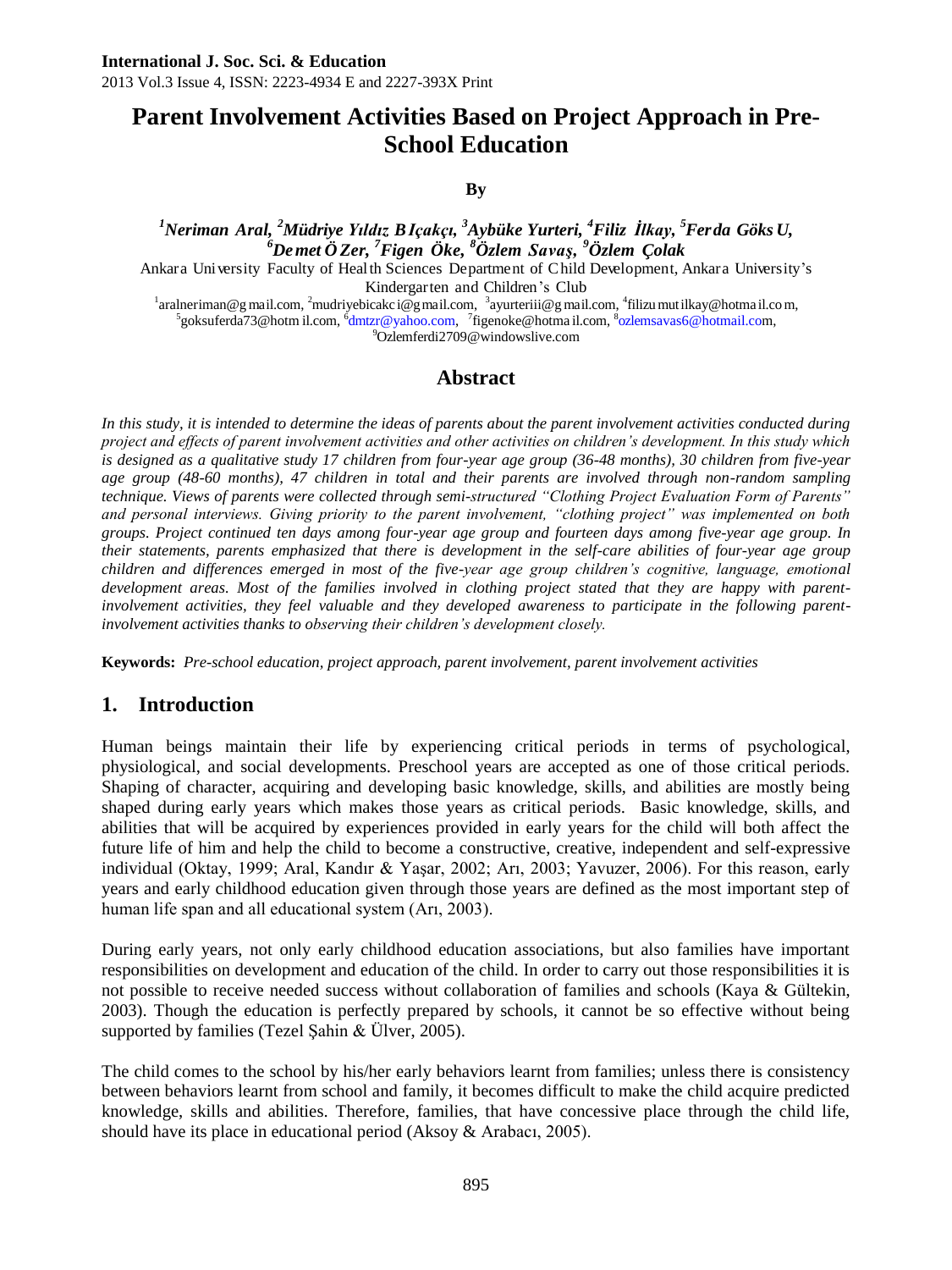#### Neriman Aral, Müdriye Yıldız BIçakçı, Aybüke Yurteri, Filiz İlkay, Ferda Göks U, Demet Ö Zer, Figen Öke, Özlem Savaş, Özlem Çolak

Parent involvement is involved in literature with various definitions; support of family to academic success of the child (Bloom, 1984), communication of the parents with the child about issues of education and school (Walberg & Keefe, 1986), participation of parents to school activities (Stevenson & Baker, 1987), communication of parents with school and teachers (Epstein & Dauber, 1991), and orientation of child by parents at home (Marjoribans, 1992) (Fan & Chen, 2001). As all those definitions include, parent involvement has important contributions to child development. Observing their children within environments where they communicate with other children provides families opportunity of learning weak and strong sides of their children. In his study, Marcon (1999) had found significant relationship between the times that parents spend at school and basic school skills of children. Based on the focus points of the parent involvement study of Driessen, Smit, and Sleegers (2005), participation of parents to the school activities creates differences between achievements of the children, breaks the ice in the family, positively affects self –confidence and self-efficacy of children. According to the results of the study of Brooks (2004) about the effects of parent involvement on child socialization and academic achievement, it is defined that giving way to parent involvement increases child socialization and academic achievement of the child. Parent involvement not only has positive effects on the child but also it has positive effects on parents. Participation of family into the education increases knowledge and skills of parents on child rearing and make parents become more effective (Çelik % Daşcan, 2007). By that reason, various techniques are used to make parent involvement sustainable. Family meetings, family informing meetings and tours, telephone interviews, bulletin and bulletin boards, news letters, booklets, brochures, posters, photographs, and two-way letters are defined as the main activities used to make parents involved in the school in the study of Çaltık and Kandır (2006).

It is known that project-approach is effective to support parent involvement activities. Family is always included in project-based education, by that way, parents can see the style of education and learning of their child, sustainability of education is provided in the family, and family can be supportive for the child development (Liu & Chu-Ying, 1998). Project-based education makes the child be motivated, be involved in all studies such as maths, science, art, language, and social area that are related with the project issue, be aware of his/her curious feelings and can create more attentive perceptional surrounding (Bryson, 1994; Diffily, 1996). So, it is predicted that project-based education will provide important contributions on child and family. From that prediction, the aim of that study, which is conducted four and five age group of children continuing Ankara University Application Preschool 1, is to investigate the effects of parent involvement activities and other activities during project on children's development, to make deeply investigation on their awareness on clothing with mother-father beliefs, and to define differences based on age groups among "clothing project" developed upon project approach.

### **2. Method**

The aim of that study is to investigate the effects of parent involvement activities based on projects based approach on developments of children and examine differences upon age groups.

#### *The Model of the Study*

The study is designed as a case study which is one of the qualitative research techniques. In qualitative research, the most fundamental characteristic of case study is the deeply investigation of one or a few cases. Factors (Environment, individuals, cases, etc) about a case are investigated within holistic approach and how they affect the case and how they are affected from the case are focused on (Yıldırım and Şimşek, 2005).

#### *Study Group:*

17 four age group (36-48 months), 30 five age group (48-60 months), at sum 47 children and their families, selected by convenience sampling, are involved in the study. 58,7% of the children involved in the study are girls and 41,3% are boys. 12,5% of four age group children's mothers are graduated either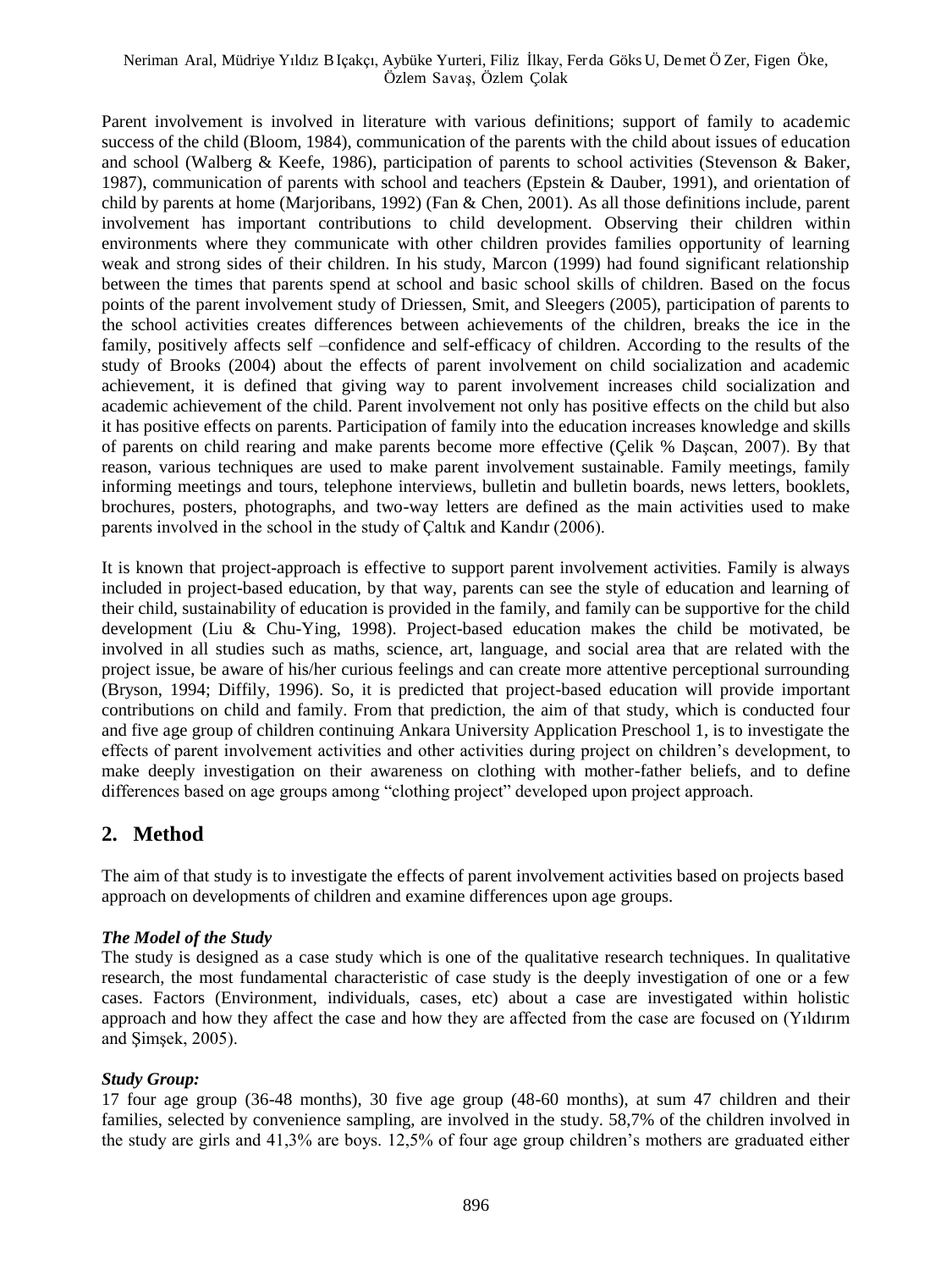secondary or high school, 43,8% are graduated from university, 43,8% have master or higher degree; 18,8% of fathers of children are graduated from secondary or high school, 50% are graduated from university, and 31,3% have master or higher degree. 13,3% of five age group children's mothers are graduated from secondary or high school, 46,7% are graduated from university, and 40% have master or higher degree; 16,7% of fathers of children are graduated from secondary or high school, 33,3% are graduated from university, and 50% have master or higher degree. Mothers and fathers are evaluated as participators, mothers and fathers are coded as K1, K2…..K46, and K47.

#### *Data Collection Methods*

In the study, the effects of activities of parents upon parent involvement activities conducted during project and other activities, knowledge levels of children about clothing, and their views on parent involvement activities are collected through semi-structured "Clothing Project Evaluation Form of Parents" and personal interviews. Developmental characteristics of children before and after project, knowledge levels of children on clothing, and their views about parent involvement activities are wanted from parents to be written in the "Clothing Project Evaluation Form of Parents". Personal interviews are conducted through the demonstration which is last process of the project and interviews made during later periods. Views of mothers and fathers on developments of children, their awareness on clothing, and their views on parent involvement activities are asked during personal interviews and anectodal notes are taken.

#### *Procedure*

Initially, teachers made deeply investigation on clothing, then, knowledge of children on clothing and things they are curious about clothing are determined. Through the knowledge of children on clothing and things they are curious about clothing, a concept map was conducted and activities that will be made during project are designed. With priority of parent involvement activities, project tour and inviting expert guest, Turkish, Science-Maths, Art, Drama, Play, and Music activities were prepared within activity list that will be conducted during project. Parent communication activities (news letters, information notes, communication by telephone or e-mail, getting views before and after project), participation activities of parents into educational activities ( T-shirts, parent involvement activity on clothing design, classification activity of children on clothings that they see and did not see during their trips on markets with their mothers, clothing design activity for carton babies at home, inviting expert guest (from dentist, doctor, chemistry, policeman, cook, nurse families), advertisement on special clothings of professions, support for clothing bank for "friend school", material, book, information, and poster helpings, project demonstration) and a conference on "What should us take care on while buying a cloth" are planned to do during project period. At least two, at most three activities were conducted within both two age groups. Project continued ten days among four-year age group and fourteen days among five-year age group.

### **3. Data Analyze**

The raw data gathered from interviews are analyzed by using descriptive techniques. Received findings are presented to the reader by been organized and interpreted in descriptive analyze in which data are summarized and interpreted based on predetermined themes. Besides, in order to increase internal validity and reliability of the study findings, direct quotations are generally involved in the study to reflect views of observed or interviewed individuals in a remarkable manner in descriptive analyze (Yıldırım & Şimşek, 2005). Data collected from "Clothing Project Evaluation Form of Parents" and personal inteviews are initially analyzed, they are been grouped in terms of views of mothers and fathers, developmental characteristics of children, awareness levels on clothing project, and satisfaction conditions on parent involvement activities. Arrangements are made on views of mothers and fathers without breaking the meaning. (Yıldırım & Simsek, 2005).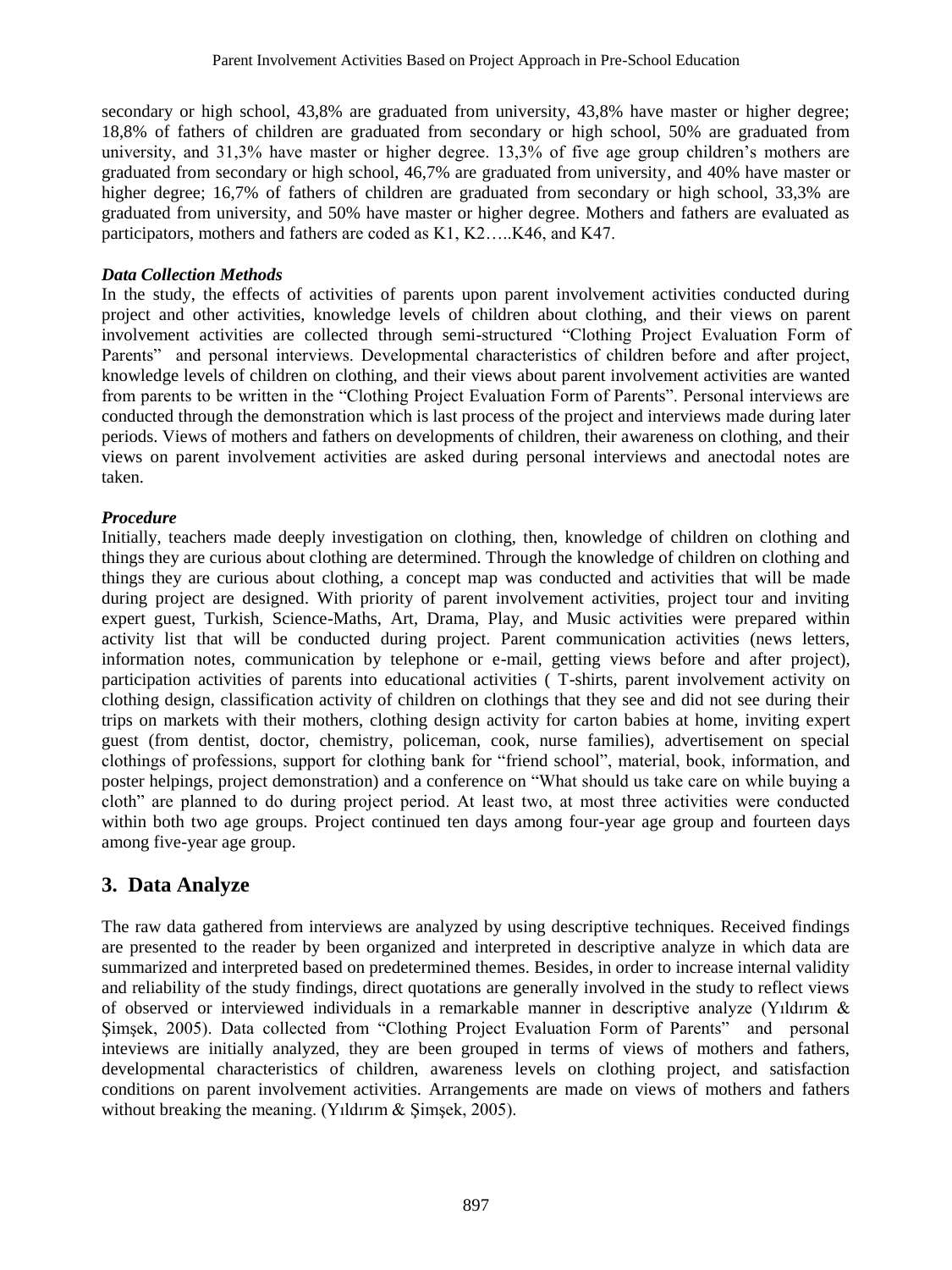# **4. Findings and Discussion**

Parent involvement is needed for efficient early childhood education associations, receivement of defined goals and objectives, and reinforcement of attitudes and behaviors learnt in preschools. In addition, parent involvement creates a life chain between school and home, makes home as a stimulator environment for the child, and makes parents develop positive attitudes and behaviors with their children. Parent involvement activities also encourage parents to have positive communication with their children (Çağdaş and Seçer, 2004). Consistency between things that the child learnt at school and learnt out of school is possible with parent involvement studies (Gültekin, 2008). For that reason, parent involvement studies are placed toward clothing project in that study and results are interpreted.

> "What are your opinions on the effects of parent involvement activities and other activities developed during clothing project process on developments of children?" was asked to mothers and fathers of four and five age group children.

The views on developments of four age group children are listed below:

K1, K5, K7, K8, K11, K12, K14, and K16: "He/She wants to put on and put off his/her clothes while coming to schools and other times."

K2: *"He/She began to classify clothes according to seasons."*

K1: *"He/She is aware of girls and boys clothings."*

K5: "*He/She began to differentiate front and back of the clothes and started to fold his/her clothes."*

K13: "*He/She began to wear clothes with zipper or fastener more comfortable, wear clothes with button, and began to select his/her clothes according to the weather."*

K11 and K15: "*He/She began to more easily open and close buttons, zippers and fastener on clothes."* K3: "*He/She started to share what he/she lived at school more than previous."*

K9: "*He/She expressed his/her happiness with our participation his/her school and its activities."*

The views of four age group of children's mothers and fathers of parent involvement activities developed during clothing project process and other activities on developments of children are seen that they are mostly about self-care skills, besides, families expresses their satisfaction on participation into activities by coming to school.

The views on developments of five age group children are listed below:

K1: *"He/She began to put on and put off his/her clothes."*

K1 and K8: "*He/She wants to put on and put off his/her clothes by his own. He/She* arranges his/her clothes when puts off arms and legs of the cloth inversely."

K7: "*His/Her vocabulary is developed."*

K14: "*He/She is more successful on putting on clothes with button and shoelace."*

K9: "*He/She expresses that different professions have different clothings*."

K3 and K19: *"He/She started to take attention on color coherent while selecting clothes."*

K22: "*He/She expresses that clothes have different texture and pattern."*

K26: "*He/She presents very creative opinions while changing his/her babies clothes and tells different stories."*

K16: "*He/She defines details on clothes of people on pictures."*

K7: *"He/She shares what he/she learnt about clothes at home."*

K4: "*He/She have learnt the process of cleaning clothes very well."*

K13: *"He/She started to tell more about what he/she did with his/her friends at school."*

K10: "*He/She expressed his/her happiness with our participation his/her school and its activities."*

The views of five age group of children's mothers and fathers of parent involvement activities developed during clothing project process and other activities on developments of children are seen about, with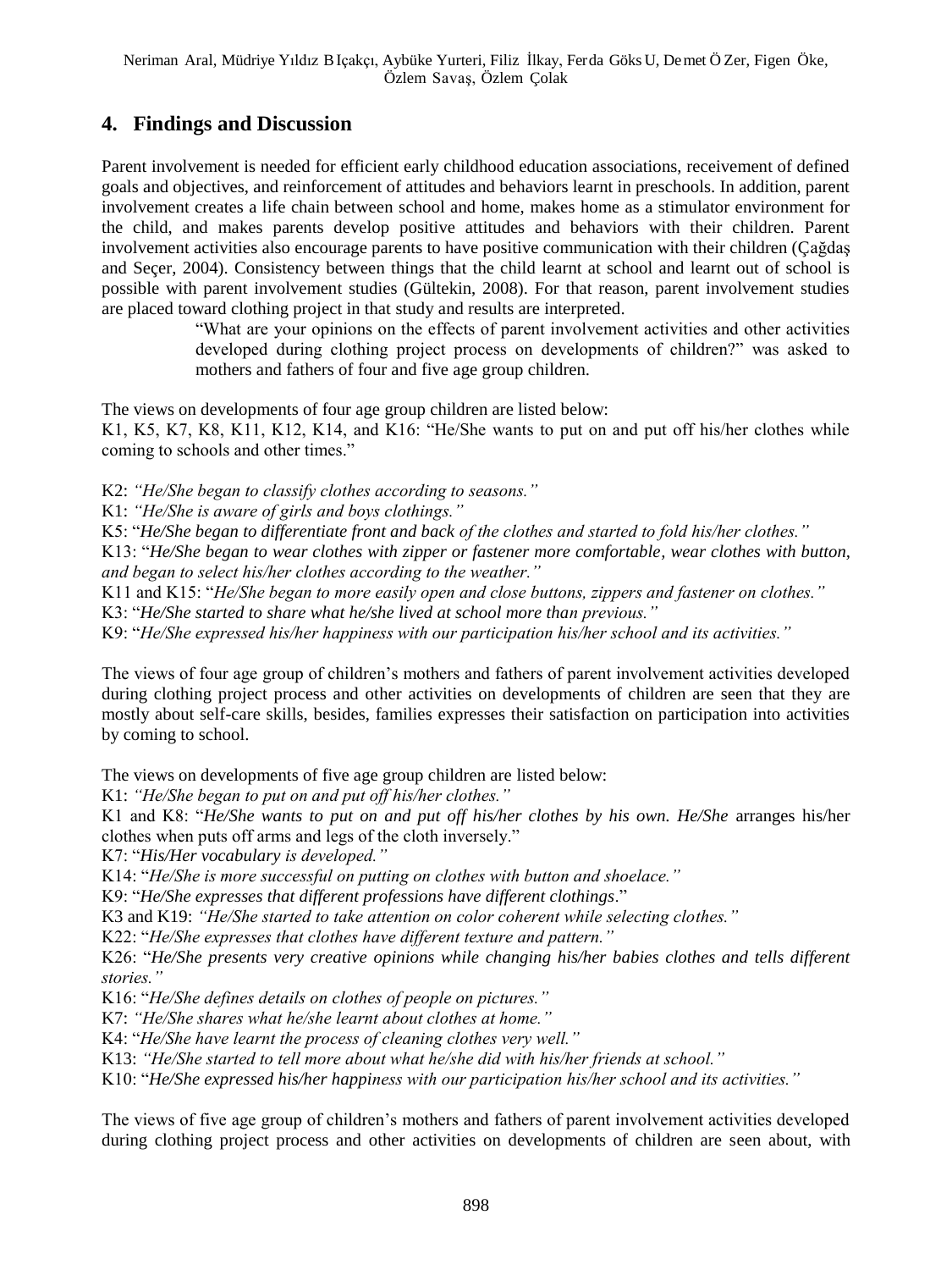order, cognitive, language, social, emotional areas and self-care skills. Besides, families expressed their satisfaction on parent involvement activities.

Goals and objectives that are aimed to be achieved were interpreted toward developmental characteristics of children while clothing project was been planned and activities were planned with that direction. Due to being at the beginning of the year, it was needed to develop self-care skills of four age group children, goals and objectives on psychomotor, cognitive, social-emotional developmental areas and self-care skills are emphasized at five age group children. When study results that were planned in that manner are being evaluated, it is seen that families mostly expressed that their children indicate improvement on cognitive, language, social, and emotional developmental areas.

Project based education is so effective on child development as it gives response to the questions of what the child should learn and which techniques will be the most effective while teaching those (Curtis, 2002; Tuğrul, 2002). There are studies stating that project based education is more effective than traditional educational models (Ryser, Beeler & Mckenzi, 1995). According to those studies, project based education positively affects character development (Tuğrul, 2002), motor development (Kim, Park , & Lee, 2001), cognitive development (Katz & Chard, 2000; Kucharski, Rust, & Ring, 2005), language development (Beneke, 2003;), social/emotional development (Dungi, Sebest, Thompson, & Young, 2002), and selfcare skills (Ho, 2001;) of children. Beside project approach studies, parent involvement activities have positive effects on developments of children. Ceyhan (2008) and Ergin (2007) emphasized in their studies that school-home collaboration is one of the fundamental keys on increasing achievements of children at each step of education.

> "What are your opinions about parent involvement studies and other activities developed during clothing project about awareness of children on clothing?" was asked to the mothers and fathers of four and five age group children.

The views on cloth awareness of four age group children are listed below:

K1, K5, K7, K9, K10, K11, and K13: "*He/She started to tell names and types of clothes and he/she became aware of that professions could have special clothes."*

K1, K6, and K9: "*He/She tries to teach his/her brother how and by whom clothes are been sewed,"*

K1: "*He/She tells that clothes of boys and girls are different and he/she makes cloth selection based on gender."*

K4: *"He/She tells where clothes are been sold."*

K3: "*We had a clothing bank at home, we put his/her favorite clothes at vitrine, he/she wants to give clothes that he/she dislikes to others."*

K11 and K15: "*He/She started to give attention to some features such as button, fasteners and zips on clothes.*

The views on cloth awareness of five age group children are listed below:

K23: "He/She tells types of clothes, where and why they are been wore to his/her grandmother."

K13: "He/She had learnt how and by whom clothes are been dikildiğini"

K10: "He/She tells that clothes are been designed by fashioners and stylists."

K5: "He/She organizes fashion display by wearing different clothes."

K14: "He/She warns me on the issue of how clothes are been dried."

K8: "He/She tells texture and features of clothings."

K14: "He/She tells his/her father that clothings and accessories are different from each other, he/she selects his/her clothings based on his/her gender."

K7: He/She tries rehearsals made by tailors on me."

K2: "He/She tells that detergent should be bought for colorful clothings in order not to have their colors be faded after cleaning."

K21: "He/She wants dry cleaning for his/her favorite clothes."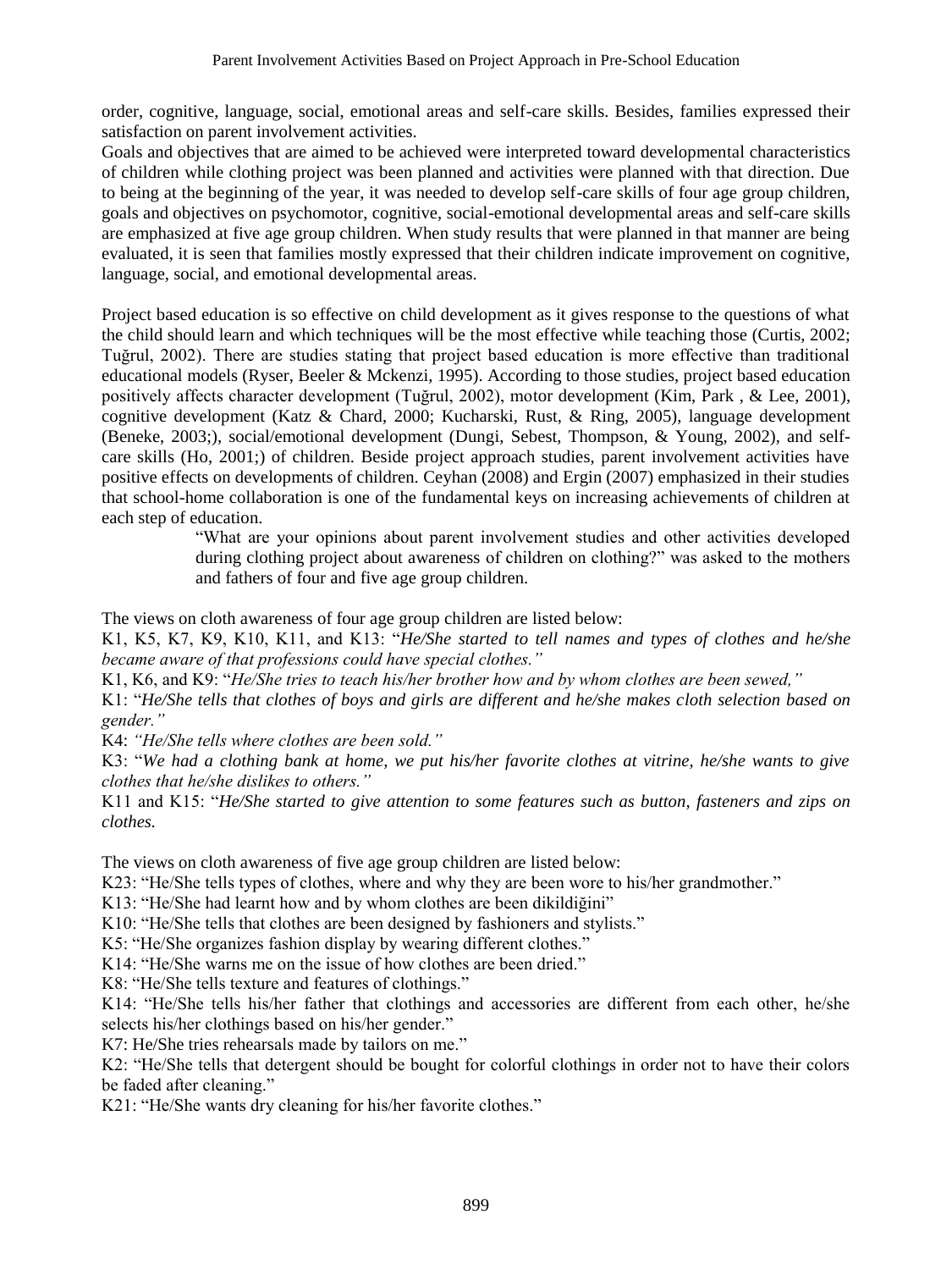The views of four and five age group of children's mothers and fathers of parent involvement activities developed during clothing project process and other activities on developments of children are seen to increase awareness on types of clothings, texture and pattern of clothings, by whom they are been sewed and which materials are been used, how they are been cleaned, where clothes are been sold, and clothings and accessories based on appropriate gender.

Project approach is defined as investigation of a meaningful topic for children within many sides in a deep manner (Tuğrul, 2002). Participation of parents and other people in the environment for each step of project activities provides contribution of becoming effective learning surrounding for each surrounding for children (Katz & Chard, 2000). Awareness of children on project topic increases by the activity that is made based on planned goals and objectives upon project process. Project study is used as a preferred approach in education in recent years as it involves parents. In addition, it is seen that families that experience communication problem with the child have begun to use projects within family education (Youngquist, Edwards & Heaton, 2005). As project studies and parent involvement studies becoming together provides effective learning environment and sustainability in education, they contributes to awareness of children on project topic.

> The question of "What are your opinions on project process and parent involvement?" is asked to mothers and fathers.

It is seen that both four and five age group children's almost all of mothers and fathers gave the response of "we satisfied" on project process and parent involvement. Some results of participators are:

K3: "*We felt that we supported adaptation process to school, because he/she started to come to the school more willingly."*

K12: "*We felt us as happy and valuable, besides, we got comfortable with having collaboration with school and we had chance to see what are been done at school."*

K8: "*We got awareness that our child was not behaving as they do at home."*

K23: *"Our sharing at home increased by parent involvement activities."*

K12: *"I had chance to see what type of activities are been done at school and observe relationships of my child with his/her friends."*

K10: *"I had opportunity to see different behaviors of my child at home and at school."*

Generally, it is seen that mothers and fathers have positive opinions on parent involvement activities, the knowledge that became about awareness of developments of children and their life at school environment relaxed both families and children, and had positive effects on school-family relationship. Especially, being involved in different activities during each step of project provided mothers and fathers to be aware of that they had very important place on life of their children (Hughes & Greenhough, 2006).

Involving parents into teaching and learning process of their children and collaboration of school-family relationship is possible with parent involvement. Parent involvement is rooted not only from the importance of school for families, but also the need for support of families for the wanted success of schools (Berger, 1991). Parent involvement must be done within a plan in order to make family know his/her child's school, get knowledge about school environment and school program, and such reasons (Oktay & Unutkan, 2003). It takes attention in the studies that families had been satisfied from the parent involvement. In their research in 2003, Kaya and Gultekin stated that mothers and fathers have interest for the program that is been applied in early childhood education and are ready for the collaboration of school and family.

#### **Result and Suggestions**

It has been observed after the study that parent involvement activities under clothing project and the process of project provided positive contributions for the child and their awareness on clothing was increased. Families of four age group children generally emphasized that there are positive changes on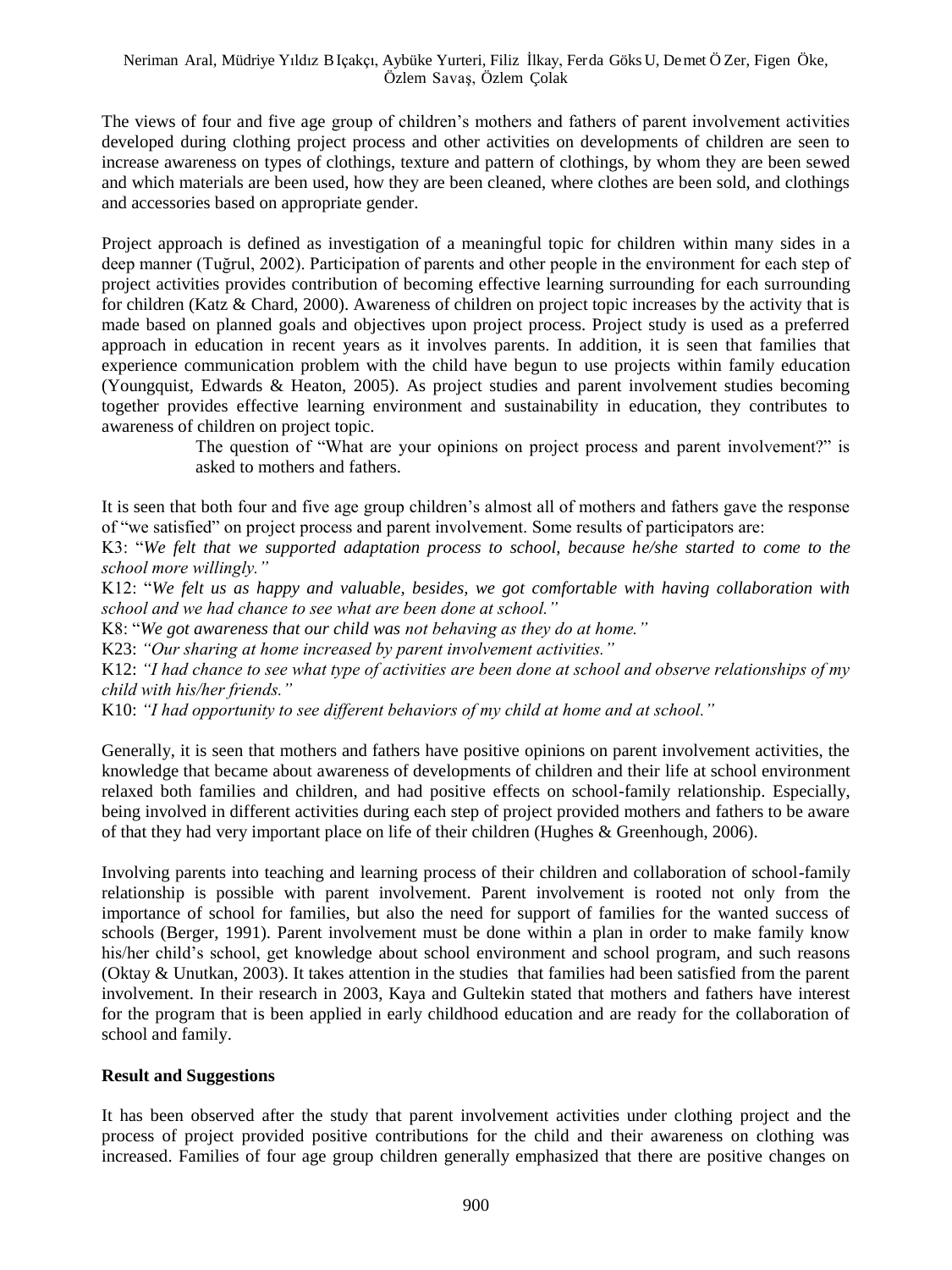self-care skills, families of five age group children generally emphasized that there are positive changes more on cognitive, language, social, and emotional developmental areas. It is mostly examined that all families got satisfaction from parent involvement activities and they felt themselves as valuable; besides, families stated that seeing what their children experience during the process closely will be effective their next participation into parent involvement studies.

In the manner of those findings, it can be suggested that;

- Studies should be organized about increasing parent involvement activities in early childhood education,
- Project studies should be done in early childhood education that make families be engaged in education from beginning to the end,
- In-service training should be provided for teachers in order to make project activities be executed healthy.

### **References**

- Aksoy B. A. & Arabacı, N. (2005). Okul Öncesi Eğitime Katılım Programının Annelerin Bilgi Düzeylerine Etkisi. *Journal of Hacettepe University Educational Facuty*, 29, 18-26.
- Aral, N., Kandır, A. & Can-Yaşar, M. (2002). *Okul Öncesi Eğitim ve Okulöncesi Eğitim Programı*. İstanbul:YA-PA Publisher.
- Arı, M. (2003). "*Türkiye'de Erken Çocukluk Eğitimi ve Kalitenin Önemi*". M. Sevinç (Ed.,) Erken Çocuklukta Gelişim ve Eğitimde Yeni Yaklaşımlar, Cilt 1, 31-35, İstanbul:Morpa Kültür Publisher.
- Beneke, S. (2003). *Project Approach catalog 4: Literacy and Project Work by The Project Approach Study Group.* Strategies to Incorporate Literacy in Project Work in The Pre-Kindergarten Classroom. J.H. Helm (eds) .1-5, Early Childhood and Parenting Collaborative, Urbana: University of Illinois.
- Berger, H. E. (1991). Parent Involvement: Yesterday and Today. *The Elementary School Journal*, 91 (3), 209-218.
- Bloom, B. S. (1984). The Search For Methods of Group Instruction as Effective as One-to-One Tutoring , *Educational Leadership,* May, 4-17.
- Bryson, E. (1994). Will a project approach to learning provide children opportunities to do purposeful reading and writing, as well as provide opportunities for authentic learning in other curriculum areas? *Early Childhood Education.* Web sitesi: http://eric.ed.gov/ERIC. Received by: 08.08.2008.
- Brooks, J, E. (2004), "Family Involvement In Early Childhood Education : A Descriptive Study Of Family Involvement Approaches And Strategies In Early Childhood Classrooms", Dissertation Abstracts International, 65(08), 2890A. (UMI No. 3142799), University Of South Caroline
- Ceyhan, E. (2008). *Eğitim Sürecinde Aile Katılımı ve Aile Rehberliği*. A. S. Türküm, (Ed.). Anne baba eğitimi içinde (s.153-176). Eskişehir: Anadolu University Open Education Faculty Publisher.
- Curtis, D. (2002). The Power of Projects*. Educational Leadership*, 6(1), 50-53.
- Çağdaş, A. & Seçer, Z. Ş. (2004). *Anne Baba Eğitimi*. A. Çağdaş (Ed.). Konya: Eğitim Publisher
- Çaltık, İ. & Kandır, A., (2006), "Okul Öncesi Eğitim Kurumlarında Görevli Öğretmenlerin 2002 Okul Öncesi Eğitim Programında Aile Katılımının Sağlanmasına İlişkin Görüşlerinin İncelenmesi" I. Uluslararası Ev Ekonomisi Kongresi "Sürdürülebilir Gelişme ve Yaşam Kalitesi. 22-24 Mart, Ankara.
- Çelik, N. & Daşcan, Ö.(2007). *Okul Öncesi Eğitim Programı ve Öğretmen Kılavuzu.* Ankara: Anı Publisher.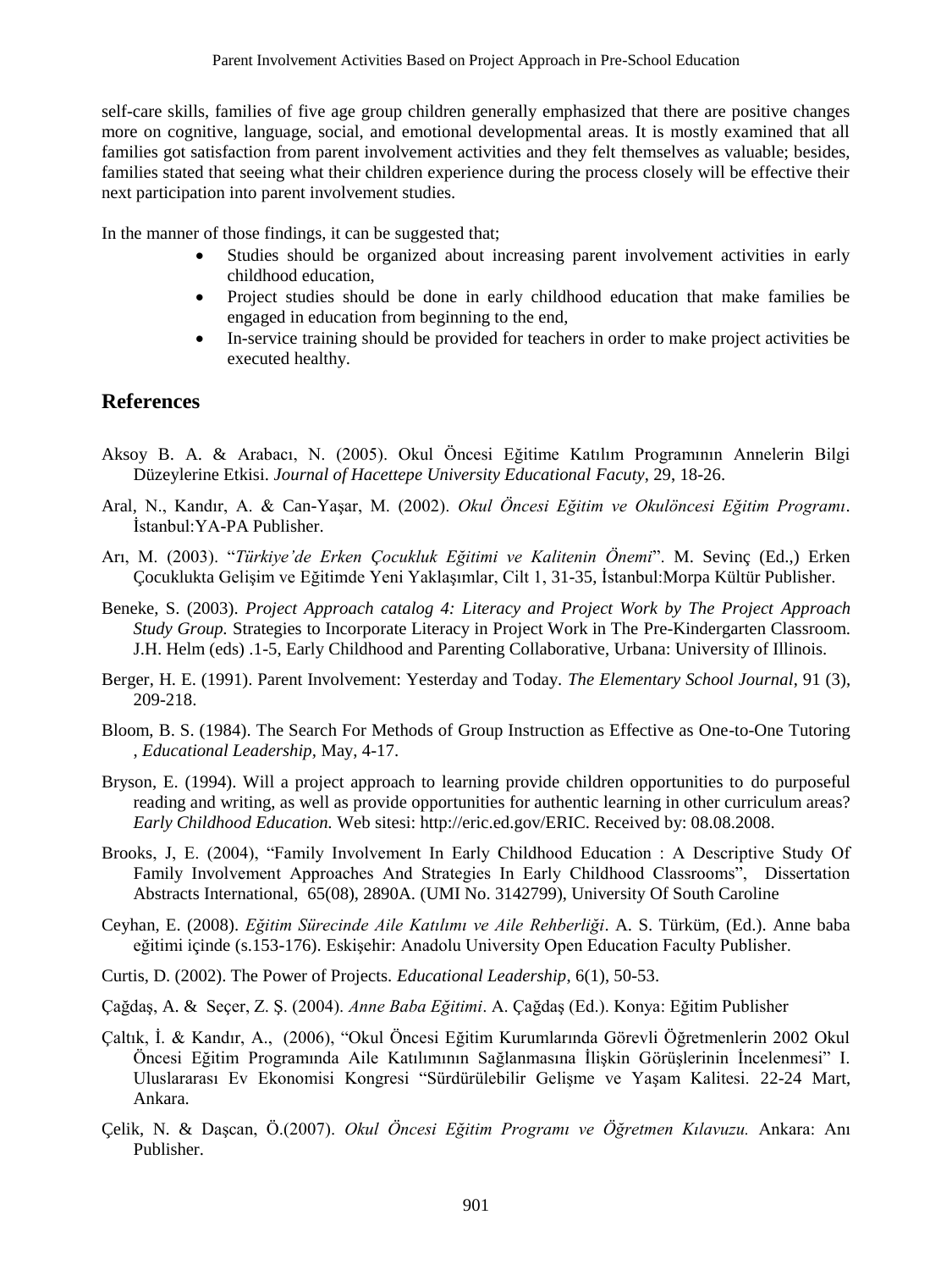- Driessen, G., Smit, F., & Sleegers, P. ( 2005). Parental Involvement and Educational Achievement, *British Educational Research Journal,* 31(4), 509-532.
- Diffily, D. (1996). The Project Approach: A Museum Exhibit Created by Kindergartners. *Young Children,* 51, 72–75.
- Dungi, D., Sebest, H., Thompson, A. & Young, L.(2002). The Apple Project*. Early Chilhood Research and Practice,* 4(2), 75-93.
- Ergin, H. (2007). Etkili Okul-Aile İşbirliğinin Sağlanmasının Önemi. *Bilim ve Aklın Aydınlığında Eğitim Dergisi*, 86, 32-38.
- Epstein, L. J. & Dauber, L. S. (1991). School Programs and Teacher Practise of Parent Involvement in Iner City Elementary and Middle Schools. *The Elementary School Journal,* 91 (3), 289-304.
- Fan, X. & Chen, M. (2001). Parental Involvement and Students' Acaemic Achievement: A Meta-Analysis. *Educational Pshchology Review*, 13 (1), 1-22.
- Gültekin, M. (2008). *Okul Aile ve Çevre İşbirliği.* A. Hakan (Ed.). Öğretmenlik meslek bilgisi alanındaki gelişmeler (ss.153-179). Eskişehir: Anadolu University Open Education Faculty Publisher.
- Ho, R. (2001).Implementing project approach in Hong Kong preschool. Web sitesi: http://eric.ed.gov. Received by: 14.05.2009.
- Hughes, M. & Greenhough, P. ( 2006). Boxes, Bags and Videotape: Enhancing Home–School Communication Through Knowledge Exchange Activities. *Educational Review* Vol. 58, No. 4, November 2006, 471–487
- Kaya, Ö.M. & Gültekin, M.( 2003) *Okul Öncesi Eğitim Kurumlarında Uygulanan Programlara Ailelerin İlgi ve Katılımları ile Okul Öncesi Eğitim Kurumlarının Aile Eğitimine Katkısı Konusunda Anne-Baba görüşleri*. İstanbul: OMEP Dünya Konsey Toplantısı ve Konferansı Bildiri Kitabı. Cilt 3. s.311-333
- Katz G. L. & Chard, S. (2000). Engaging *Children's Minds: The Project Approach Connecticut*., Stamford: Ablex Publishing Corporation
- Kim, H., Park, E. & Lee, J. (2001). "All Done!Take It Home."Then Into a Trashcan?: Displaying And Using Children's Art Projects. *Early Childhood Education* 29 (1), 41-50.
- Kucharski,G.A., Rust, J.O. & Ring, T.R. (2005). Evaluating Of The Ecological, Futures And Global (EFG) Curriculum: A Project Based Approach. *Education*, 125 (4),652-668.
- Liu, C. Y. & Chu-Ying, C. (1998). Project Approach and Parent Involment in Taiwan. *Childhood Education,* 74 (4), 213-200 .
- Marcon,R. A. (1999) Positive Relationships Between Parent School İnvolvement And Public School Dinner, *School Psychology Review*, 28 (3) 395–412.
- Marjoribanks, K .(1992) , "Family Capital, Children's Individual Attributes, and Academic Achievement", *Journal of Psychology*, 126 (5), 529-538 .
- Oktay, A. (1999). "*Okul Öncesi Eğitim ve Temel İlkeleri*". Marmara Üniversitesi Anaokulu/Anasınıfı Öğretmeni El Kitabı. İstanbul: Ya-Pa Publisher ,45-48.
- Oktay, A. & Unutkan, Ö. P. (2003) "*Aile Katılımı*", Erken Çocuklukta Gelisim ve Egitimde Yeni Yaklasımlar, İstanbul: Morpa Kültür Publisher.